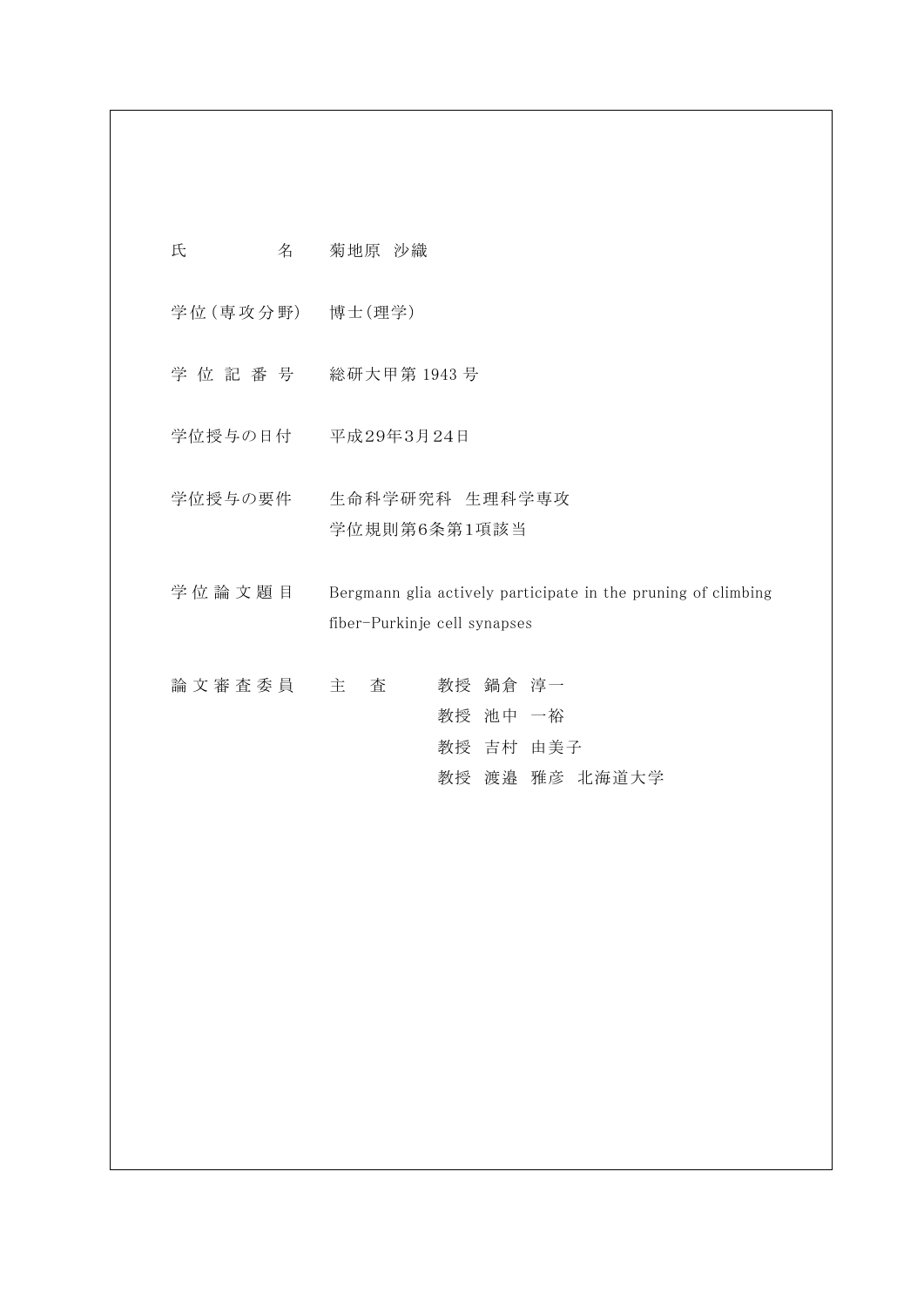## 論文の要旨

## Summary (Abstract) of doctoral thesis contents

Synapse pruning is a fundamental mechanism underlying the plasticity of nervous system. Recent studies indicate that not only neurons but also glial cells have active roles in synapse pruning. This study investigated the role of Bergmann glia (BG), cerebellum-specific astrocytes, in pruning of the climbing fiber (CF) - the Purkinje cell (PC) synapses in the cerebellum.

There has been no good procedure to study the role of BG in CF-PC synapse pruning. Degeneration of BG would cause severe inflammation, and activated microglia and/or infiltrated immune cells might affect the pruning procedure. I used Mlc1 overexpressing mice (Mlc1-mtTA::Mlc1 tetO homo, Mlc1-OE), whose BG are mostly found in the molecular layer (ML), as a tool to examine the role of BG in CF-PC synapse pruning.

*Mlc1* is a causative gene for Megalencephalic leukoencephalopathy with subcortical cysts (MLC). MLC is an infantile-onset inherited disease of the white matter. Water content of the cerebral white matter in MLC is highly increased. The expression of *Mlc1* is relatively high in the brain. In the brain, Mlc1 is found in the cell membrane of astrocytes, especially in the endfeet at the blood-brain and cerebrospinal fluid (CSF)-brain barriers. Thus it has been suggested that Mlc1 could have a channel or transporter function involved in the brain water and ion homeostasis. Mlc1 expression pattern in BG and their precursor, radial glia (RG) changed during development. In Mlc1-OE, major portion of BG mislocalized in the ML. The onset of BG mislocalization was postnatal day (P) 10, the age corresponds with the initiation of CF-PC synapse translocation from PC soma to its dendrites. Lucifer-yellow staining visualized that the mislocalized BG did not extend the processes towards the Purkinje cell layer (PCL), indicating that mislocalized BG have little chance to contact PC soma. Indeed, wrapping of PC soma by glutamate-aspartate transporter (GLAST) positive membrane was extensively reduced in Mlc1-OE. In Mlc1-OE, PCs with incomplete wrapping of soma by GLAST positive membrane were occasionally observed. Thus, I used Mlc1-OE as a tool to examine the role of BG in the pruning of CF-PC synapses. Immunohistochemical study revealed that both pruning and translocation of CF-PC synapses were inhibited in Mlc1-OE. To clarify the number of CFs innervating to the PCs in Mlc1-OE, electrophysiological analysis was done. In Mlc1-OE, there were unique slow EPSCs (slow components) which showed extraordinary long rise time  $(> 1 \text{ ms})$ . These responses had a similar property found in previously reported mice with glutamate spillover. Considering reduction of GLAST positive membrane around the PC soma, the slow component was speculated to be caused by glutamate spillover from nearby PCs. Thus, only the fast rise time components  $(< 1 \text{ ms})$  were counted as the responses to the innervating CFs. Electrophysiological analysis showed that the competitive selection of CFs during postnatal development was not affected in Mlc1-OE.

In the results obtained so far, it is unclear whether mislocalization of BG is really responsible for the deficiency of CF-PC synapse pruning because Mlc1-OE BG show abnormality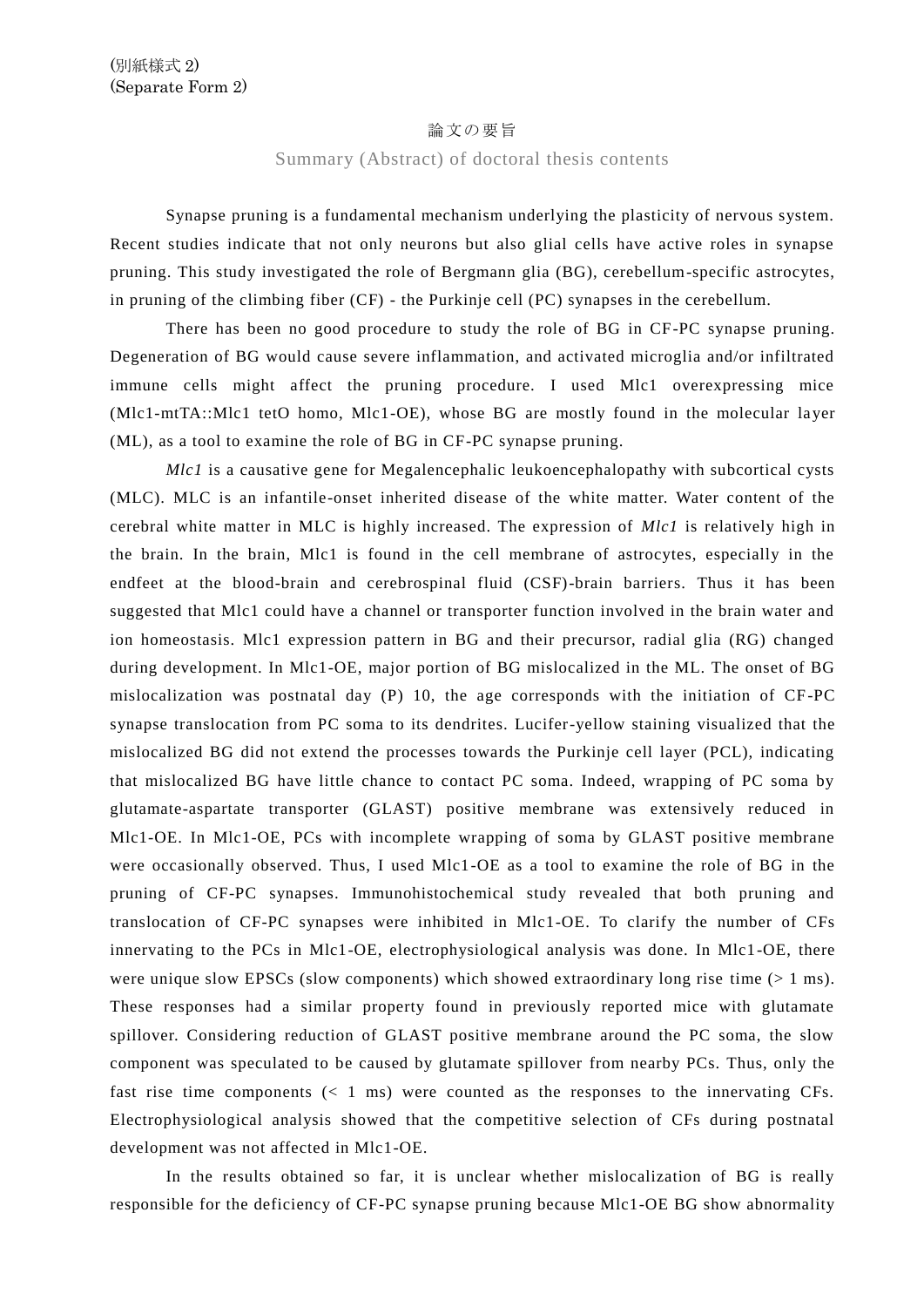in Mlc1 expression level in addition to BG mislocalization. Thus, I tried to separate these two phenotypes. I achieved this by regulating the period of Mlc1 overexpression by doxycycline (DOX) administration to Mlc1-OE, which inhibits overexpression of Mlc1; i.e. during DOX administration Mlc1 expression level is normal. In Mlc1-OE DOX-administered from embryonic day (E) 0 to P7 (Mlc1-OE DOX E0-P7) BG aligned in the PCL at P28. Pruning of CF-PC synapses in Mlc1-OE E0-P7 was not affected even though Mlc1 was overexpressed. In contrast, in Mlc1-OE DOX-administered from P10 to P28 (Mlc1-OE DOX P10-P28) BG mislocalized in the ML at P28, but Mlc1 expression level was normal. In Mlc1-OE DOX P10-P28, pruning of CF-PC synapses was inhibited. These results suggested that mislocalization of BG, not Mlc1 overexpression, is the cause of impaired CF-PC synapse pruning.

Previous reports indicate that parallel fiber (PF)-PC inputs is an important factor for the CF-PC synapse pruning. Thus, I immunostained sections with a PF synapse marker, vesicular glutamate transporter 1 (vGluT1), and a PC marker, calbindin, to investigate above possibility. Immunohistochemical results showed no abnormality in the PF-PC synapse formation in Mlc1-OE. These results suggest that localization of BG in PCL does not affect CF-PC synapse pruning via alteration of PF-PC synapses.

Recently it has been reported that cortical astrocytes take part in synapse pruning by engulfing unwanted synapses. Considering the heterogeneity of astrocytes, it is under debate whether the pruning ability is commonly shared in all types of astrocytes or a unique property of selected astrocytes. In this study, I showed that mislocalized BG lost contact with PC leading to the failure of CF-PC synapse pruning, demonstrating that BG are essential for CF-PC synapse pruning.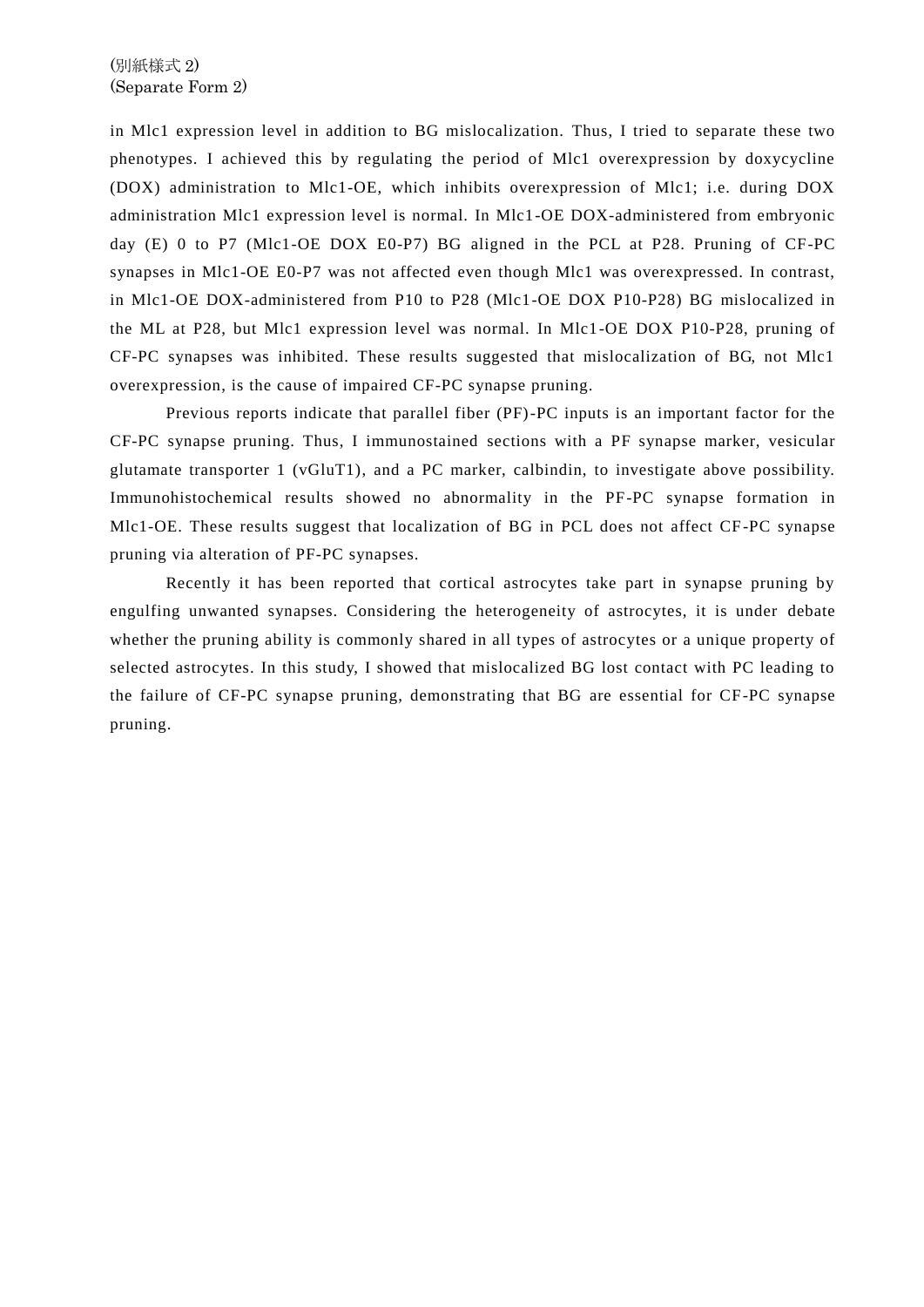## 博士論文審査結果の要旨

Summary of the results of the doctoral thesis screening

シナプスの刈り込みは、発達期における神経回路機能の可塑性を調節する主要な機構の 一つであり、近年、グリア細胞がシナプスの刈り込みに積極的に関わることが示唆されて いる。菊地原氏は、小脳特異的なアストロサイトであるバーグマングリアがマウス小脳の 登上線維-プルキンエ細胞間シナプスの刈り込みに関与しているかについて、

Megalencephalic leukoencephalopathy with subcortical cysts発症の責任遺伝子MCL1の 発現産物であるMlc1が過剰発現しているマウス(Mlc1過剰発現マウス)を用いて検討した。 Mlc1過剰発現マウスでは 登上線維-プルキンエ細胞間シナプスの刈り込みが起こる時期 までにglutamate-aspartate transporter (GLAST)で標識したバーグマングリアの大部分が 小脳分子層に異所的に局在していた。また、登上線維シナプスの刈り込みが起こる場所で あるプルキンエ細胞体は、コントロールマウスではバーグマングリア膜で完全に覆われて いたが、Mlc1過剰発現マウスではプルキンエ細胞体周囲の一部でバーグマングリア膜の欠 損が観察された。登上線維終末マーカーのvesicular glutamate transporter (vGluT2)と プルキンエ細胞マーカーのcalbindinの二重免疫組織化学的染色を行った結果、細胞体に接 している登上線維終末数が4つ以上観察されたプルキンエ細胞の数が、Mlc1過剰発現マウス では有意に増加していた。また、シナプス除去過程で観察される登上線維シナプス終末の プルキンエ細胞体から樹状突起への移行の距離は、Mlc1過剰発現マウスではコントロール マウスの2/3程度にまで低下していた。

次に、登上線維の刈り込みの機能的な評価のためにシナプス電流記録を行った結果、コ ントロールマウスとMlc1過剰発現マウス両者において、複数の登上線維のうち1本の線維の 機能強化は行われていることがわかった。一方、Mlc1過剰発現マウスでは、立ち上がり時 間が異常に遅い電流応答が見られる細胞が多く存在した。同マウスのプルキンエ細胞体に おいてバーグマングリア膜の一部欠損部位が見られることと合わせると、グルタミン酸が 再取り込みされずに漏れ出ている状態(スピルオーバー)になっていることに起因するこ とが示唆された。

Mlc1過剰発現マウスにおいてシナプスの刈り込みが阻害された原因としては、バーグマ ングリアの位置の異常とMlc1の発現レベル異常の可能性が考えられる。そこで、tTAプロモ ーターの活性化をドキシサイクリン(Dox)投与により制御し、Mlc1の過剰発現を時期特異的 に調節した。バーグマングリアの位置は正常だがMlc1は過剰発現しているマウス(DOX投与 期間: 胎生期-生後7日目)でプルキンエ細胞体におけるシナプスの刈り込みに異常はなか った。一方で、バーグマングリアの位置は異常だがMlc1の発現はコントロールと同じ程度 のマウス(DOX投与期間: 生後10日-28日)ではシナプスの刈り込みが阻害された。以上の結 果より、バーグマングリアの位置異常がプルキンエ細胞体におけるシナプスの刈り込み阻 害の原因である可能性が示された。

本研究では、Mlc1 過剰発現マウスにおけるバーグマングリアの位置の異常が登上線維-プルキンエ細胞間シナプスの刈り込みの阻害の原因であるという結果から、バーグマング リアがプルキンエ細胞層に存在することが登上線維-プルキンエ細胞間シナプスの刈り込